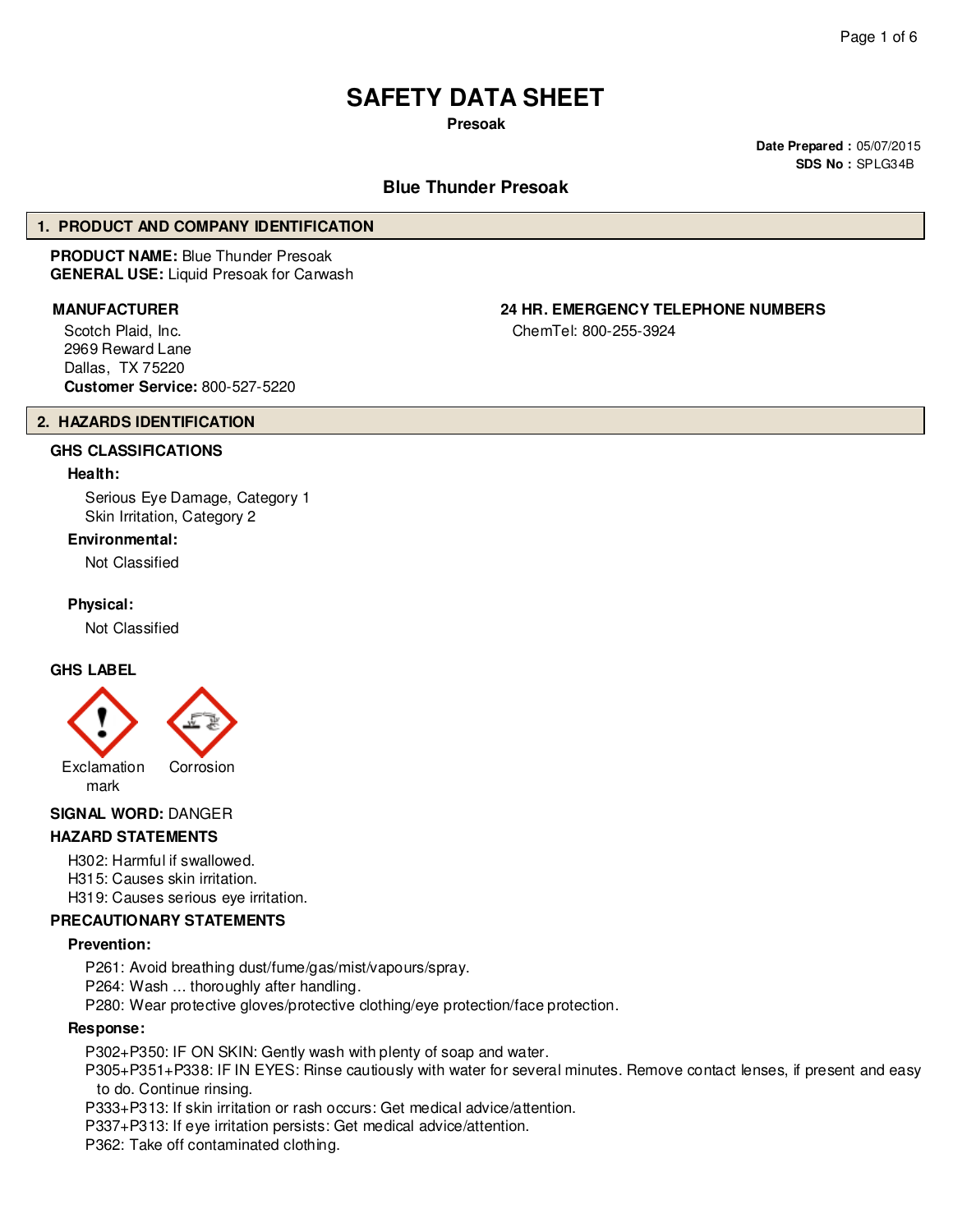### **Storage:**

P102: Keep out of reach of children.

P403+P235: Store in a well-ventilated place. Keep cool.

# **Disposal:**

P501: Dispose of contents/container to ...

## **3. COMPOSITION / INFORMATION ON INGREDIENTS**

| <b>Chemical Name</b>                 | $Wt.\%$ | <b>CAS</b>      |
|--------------------------------------|---------|-----------------|
| 2- Butoxyethanol                     | $-5$    | $111 - 76 - 2$  |
| Silicic Acid (H2SiO3), Disodium Salt | - 5     | 6834-92-0       |
| Sodium Dodecylbenezene Sulfonate     |         | $-5$ 25155-30-0 |
| Sodium Hydroxide                     | $\prec$ | 1310-73-2       |

#### **4. FIRST AID MEASURES**

**EYES:** Immediately flush eyes with plenty of water. Get medical attention, if irritation persists.

**SKIN:** Wash with soap and water. Get medical attention if irritation develops or persists.

**INGESTION:** Get immediate medical attention. Do not induce vomiting unless instructed to do so by poison center or physician.

**INHALATION:** Remove victim to fresh air. If irritation persists, get medical attention.

## **SIGNS AND SYMPTOMS OF OVEREXPOSURE**

**EYES:** Contact causes serious eye irritation and/or damage.

**SKIN:** Contact causes skin irritation.

**INGESTION:** May cause headache and nausea.

**INHALATION:** May cause drowsiness and/or dizziness.

**ACUTE EFFECTS:** Eye contact may cause stinging, tearing, redness and blurred vision. Skin contact may cause redness and irritation.

**CHRONIC EFFECTS:** None known.

**NOTES TO PHYSICIAN:** Treat symptomatically

#### **5. FIRE FIGHTING MEASURES**

**GENERAL HAZARD:** The product is not expected to present any fire or explosion hazards under prescribed use conditions.

**EXTINGUISHING MEDIA:** Use extinguishing measures that are appropriate for the local circumstance and the surrounding environment.

**FIRE FIGHTING EQUIPMENT:** Use personal protective equipment

**HAZARDOUS DECOMPOSITION PRODUCTS:** CO, CO<sub>2</sub>, Oxides of Sulfur and Phosphorus

# **6. ACCIDENTAL RELEASE MEASURES**

**SMALL SPILL:** Stop leak if safe to do so. Soak up and contain spill with an absorbant material and place in container for proper disposal. Flush away traces with water.

**LARGE SPILL:** Dike spilled material or otherwise contain material to ensure runoff does not reach into soil, ditches, sewers and / or groundwater. Transfer material into suitable containers for proper disposal in accordance with local, state and federal regulations.

# **ENVIRONMENTAL PRECAUTIONS**

**WATER SPILL:** Do not allow material to contaminate waterways.

**LAND SPILL:** Do not allow material to contaminate the soil.

**GENERAL PROCEDURES:** Ensure clean-up is conducted by trained personnel only. Refer to protective measures listed in Sections 7 and 8.

**COMMENTS:** Inform appropriate managerial or supervisory personnel of all environmental releases. Prevent further leakage or spillage if safe to do so.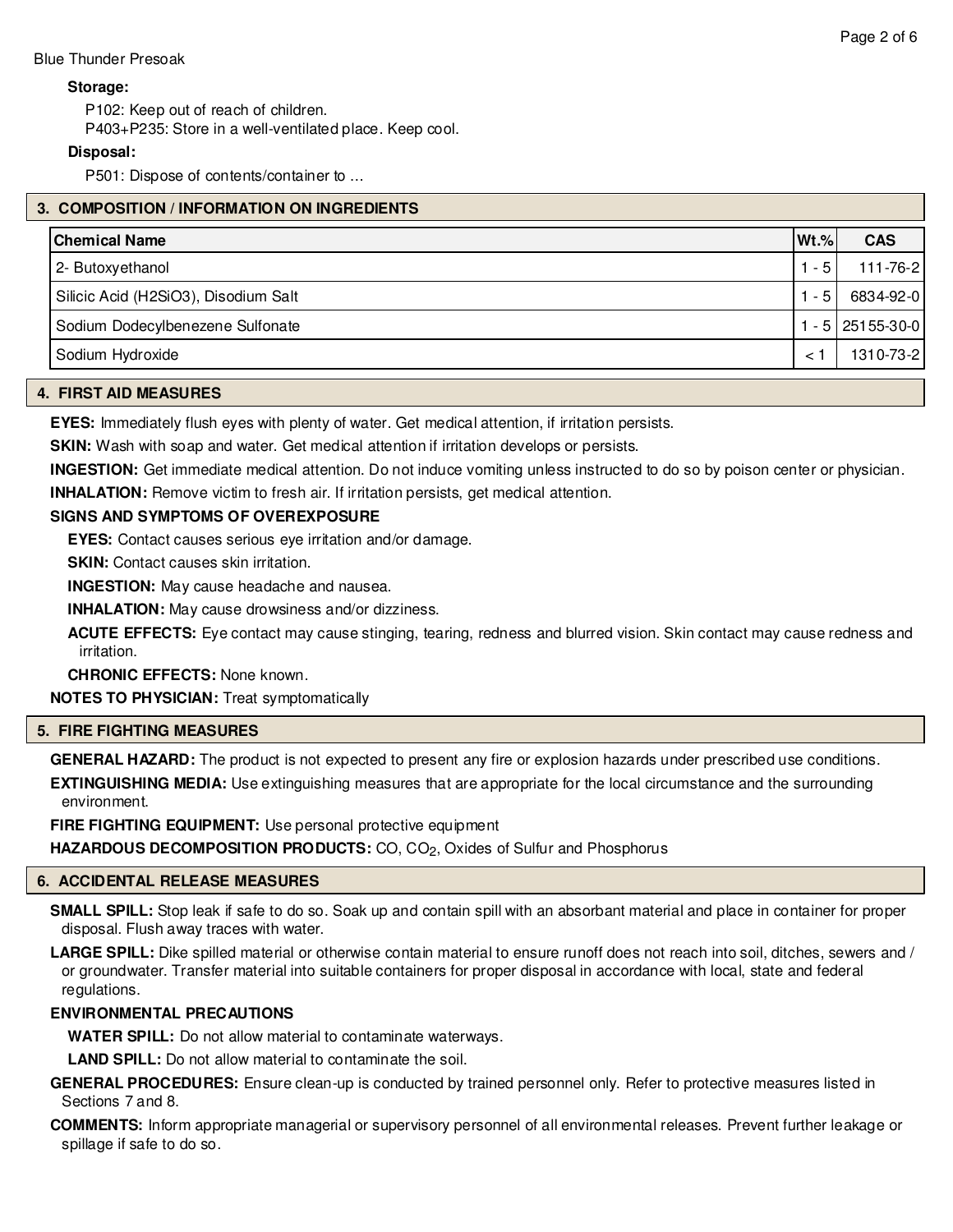# **7. HANDLING AND STORAGE**

**GENERAL PROCEDURES:** Handle in accordance with good industrial hygiene and safety procedures. Use personal protection recommended in Section 8. Follow all product label instructions.

**HANDLING:** Wash face, hands and any exposed skin thoroughly after handling. Avoid breathing vapors or mists.

**STORAGE:** Keep out of reach of children. Store in original container in a cool, dry and well ventilated area.

**STORAGE TEMPERATURE:** 0°C (32°F) Minimum to 50°C (125°F) Maximum

**Notes:** Store away from sources of heat and freezing temperatures.

#### **8. EXPOSURE CONTROLS / PERSONAL PROTECTION**

#### **EXPOSURE GUIDELINES**

| OSHA HAZARDOUS COMPONENTS (29 CFR1910.1200) |            |                        |                   |                  |                   |                          |           |
|---------------------------------------------|------------|------------------------|-------------------|------------------|-------------------|--------------------------|-----------|
|                                             |            | <b>EXPOSURE LIMITS</b> |                   |                  |                   |                          |           |
|                                             |            | <b>OSHA PEL</b>        |                   | <b>ACGIH TLV</b> |                   | <b>Supplier OEL</b>      |           |
| <b>Chemical Name</b>                        |            | ppm                    | mg/m <sup>3</sup> | ppm              | mg/m <sup>3</sup> | mg/m <sup>3</sup><br>ppm |           |
| 2- Butoxyethanol                            | <b>TWA</b> | 50                     | 240               | 20               | 97                | <b>NL</b>                | <b>NL</b> |
|                                             | STEL       |                        |                   |                  |                   | NL.                      | NL.       |
| Sodium Dodecylbenezene Sulfonate            | TWA        |                        |                   |                  |                   | <b>NL</b>                | <b>NL</b> |
|                                             | STEL       |                        |                   |                  |                   | NL.                      | NL.       |
| Sodium Hydroxide                            | <b>TWA</b> |                        | 2                 |                  | 2                 |                          |           |

**ENGINEERING CONTROLS:** None usually needed.

### **PERSONAL PROTECTIVE EQUIPMENT**

**EYES AND FACE:** Safety glasses with side shields.

**SKIN:** Chemical resistant gloves.

**RESPIRATORY:** No personal respiratory equipment normally required.

**PROTECTIVE CLOTHING:** Wear suitable protective clothing to prevent contact with skin.

**WORK HYGIENIC PRACTICES:** Wash contaminated clothing before reuse. Wash face, hands and any exposed skin thoroughly after handling.

**OTHER USE PRECAUTIONS:** Protective clothing and equipment should be in accordance with 29 CFR 1910.132 and 1910.133. **COMMENTS:** Eyewash stations and safety showers should always be in place where chemicals are handled and stored.

#### **9. PHYSICAL AND CHEMICAL PROPERTIES**

**PHYSICAL STATE:** Liquid **ODOR:** Slight **ODOR THRESHOLD:** Not Established **APPEARANCE:** Clear liquid **COLOR:** Blue **pH:** 12.5 to 13.5 (full strength) PERCENT VOLATILE: (w/w) 70-80% mostly as water. **FLASH POINT AND METHOD:** None to boiling. Does not sustain combustion. **FLAMMABLE LIMITS:** NA = Not Applicable **AUTOIGNITION TEMPERATURE:** NA = Not Applicable **VAPOR PRESSURE:** Not determined for this mixture. **VAPOR DENSITY:** Not determined for this mixture. **BOILING POINT:** > 100°C (212°F) **FREEZING POINT:**  $<$  0 $\degree$ C (32 $\degree$ F)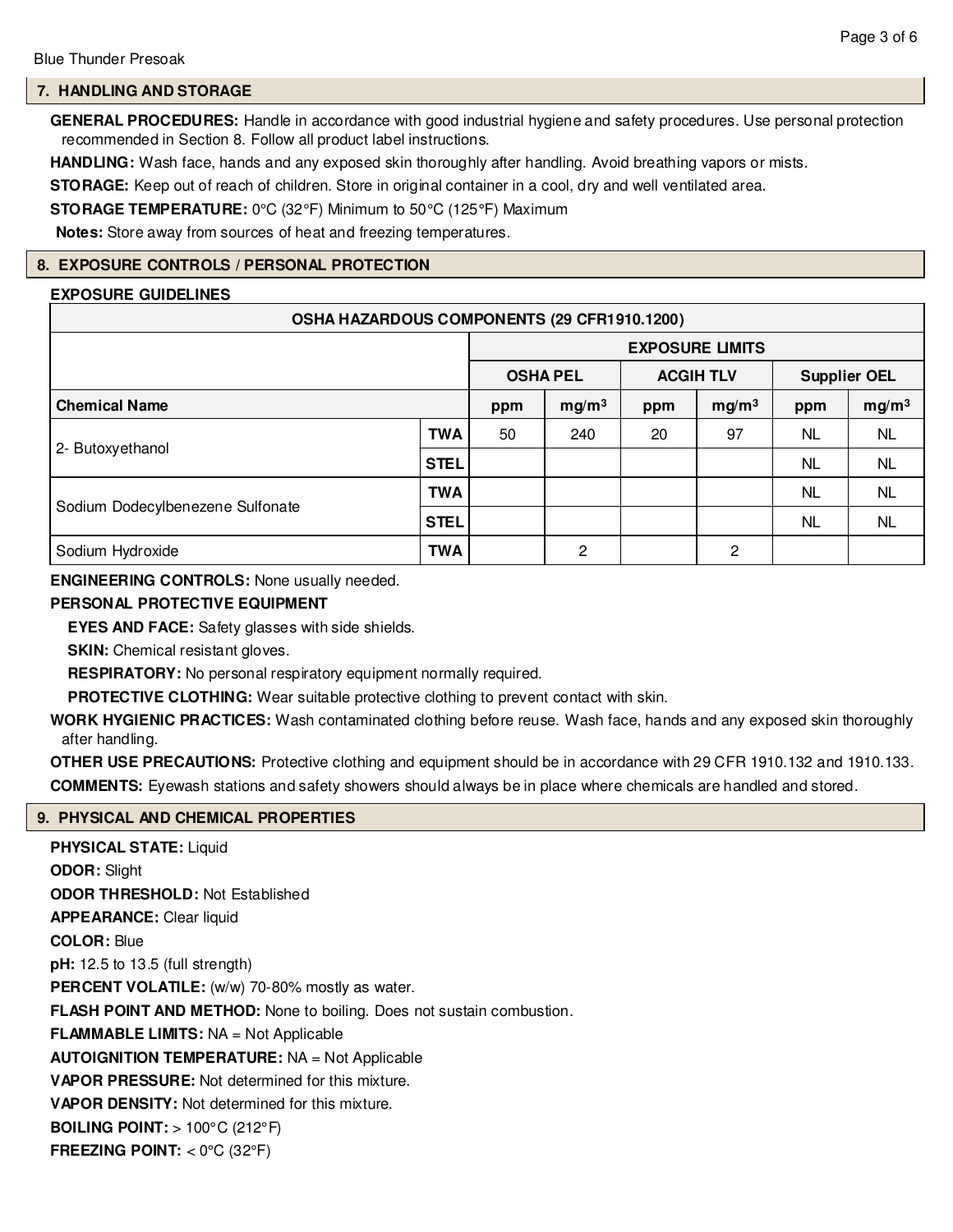**THERMAL DECOMPOSITION:** NA = Not Applicable **SOLUBILITY IN WATER:** Complete **PARTITION COEFFICIENT: N-OCTANOL/WATER:** Not determined for this mixture. **EVAPORATION RATE:** Near that of water. **SPECIFIC GRAVITY:** 1.105 to 1.115 at 20°C (68°F) **VISCOSITY:** Not determined for this mixture. **(VOC):** 1.000 to 3.000 (Weight %) **OXIDIZING PROPERTIES:** This product is not classified as oxidizing

# **10. STABILITY AND REACTIVITY**

**REACTIVITY:** Stable under normal conditions.

**HAZARDOUS POLYMERIZATION: Will not occur.** 

**STABILITY:** Stable under normal conditions.

**CONDITIONS TO AVOID:** Excessive heat or cold.

**POSSIBILITY OF HAZARDOUS REACTIONS:** No dangerous reaction known under conditions of normal use.

**HAZARDOUS DECOMPOSITION PRODUCTS:** Oxides of carbon, sulfur and phosphorus.

**INCOMPATIBLE MATERIALS:** Strong acids and oxidizing materials.

# **11. TOXICOLOGICAL INFORMATION**

# **ACUTE**

| <b>Chemical Name</b>                 | ORAL $LD_{50}$        | <b>DERMAL LD<sub>50</sub></b> |                             |  |
|--------------------------------------|-----------------------|-------------------------------|-----------------------------|--|
| 2- Butoxyethanol                     | $1300$ mg/kg<br>(rat) | $>$ 2000 mg/kg<br>(rat)       | 4.9 mg/l $(rat)$<br>Aerosol |  |
| Silicic Acid (H2SiO3), Disodium Salt | 600 mg/kg (rat)       | No data                       | No data                     |  |
| Sodium Dodecylbenezene Sulfonate     | $1080$ mg/kg<br>(rat) | $>$ 2000 mg/kg<br>(rabbit)    | 6.41 mg/l (rat)<br>Aerosol  |  |
| Sodium Hydroxide                     | No data               | 1350 mg/kg<br>(rabbit)        | No data                     |  |

**EYE EFFECTS:** Causes serious eye irrtation.

**SKIN EFFECTS: Causes skin irritation.** 

**CHRONIC:** Health injuries are not known or expected under normal use.

**SUBCHRONIC:** None known.

# **CARCINOGENICITY**

| <b>Chemical Name</b> | <b>IARC</b><br><b>Status</b> | <b>Other</b>         |
|----------------------|------------------------------|----------------------|
| 2- Butoxyethanol     | Group 3                      | <b>ACGIH</b><br>(A3) |

**IARC:** IARC (Group 3) components are "not classifiable as human carcinogens"

**NTP:** No ingredient in this product is present at levels greater than or equal to 0.1% is identified as a known or anticipated carcinogen by NTP.

**OSHA:** No ingredient in this product is present at levels greater than or equal to 0.1% is identified as a carcinogen or potential carcinogen by OSHA.

**Notes:** ACGIH (A3) - Animal Carcinogen

**REPEATED DOSE EFFECTS:** No data available for this mixture.

**IRRITATION:** Skin and eye irritation.

**SENSITIZATION:** No data available for this mixture.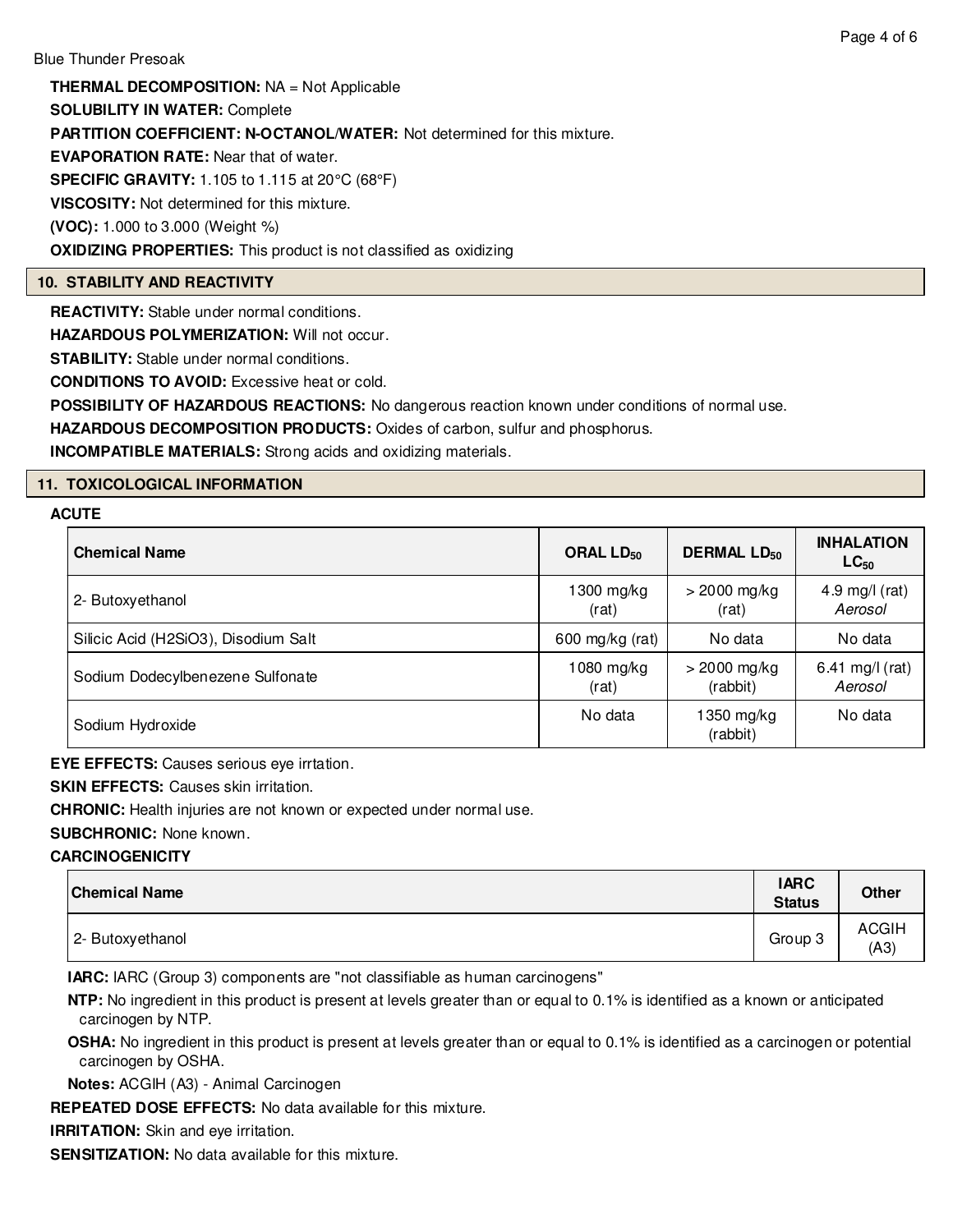Page 5 of 6

**NEUROTOXICITY:** None known.

**GENETIC EFFECTS:** None known.

**REPRODUCTIVE EFFECTS:** None known.

**TARGET ORGANS:** Contains material which may cause damage to the following organs: central nervous system.

**TERATOGENIC EFFECTS:** No data available

**MUTAGENICITY:** No data available

**SYNERGISTIC MATERIALS:** No data available

# **12. ECOLOGICAL INFORMATION**

**ECOTOXICOLOGICAL INFORMATION:** Toxic to aquatic life with long lasting effects.

**BIOACCUMULATION/ACCUMULATION:** The potential for bioconcentration in organisms is low.

**DISTRIBUTION:** Not determined for this mixture.

# **AQUATIC TOXICITY (ACUTE)**

**96-HOUR LC50:** Not determined for this mixture.

**48-HOUR EC50:** Not determined for this mixture.

**96-HOUR EC50:** Not determined for this mixture.

**CHEMICAL FATE INFORMATION:** This product is expected to be readily biodegradable.

## **13. DISPOSAL CONSIDERATIONS**

**DISPOSAL METHOD:** Follow all Federal, State and Local Regulations appropriate for this material.

**PRODUCT DISPOSAL:** Wastewater resulting from this product should be directed to a proper waste water treatment facility.

**EMPTY CONTAINER:** Empty containers should be taken to an approved waste handling site for recycling or disposal. Do not reuse empty containers.

#### **14. TRANSPORT INFORMATION**

# **DOT (DEPARTMENT OF TRANSPORTATION)**

**PROPER SHIPPING NAME:** Not dangerous goods.

#### **ROAD AND RAIL (ADR/RID)**

**PROPER SHIPPING NAME:** Not dangerous goods.

**COMMENTS:** The shipper / consignor / sender is responsible to ensure that the packaging, labeling and markings are in compliance with the selected mode of transport.

# **15. REGULATORY INFORMATION**

# **UNITED STATES**

# **SARA TITLE III (SUPERFUND AMENDMENTS AND REAUTHORIZATION ACT)**

**311/312 HAZARD CATEGORIES:** Acute Health Hazard, Chronic Health Hazard

**FIRE:** No **PRESSURE GENERATING:** No **REACTIVITY:** No **ACUTE:** Yes **CHRONIC:** Yes

# **EPCRA SECTION 313 SUPPLIER NOTIFICATION**

| <b>Chemical Name</b> | $Wt.$ % | <b>CAS</b> |
|----------------------|---------|------------|
| 2- Butoxyethanol     |         | $-76-2$    |

# **302/304 EMERGENCY PLANNING**

**EMERGENCY PLAN:** No chemicals in this product are subject to the reporting requirements of SARA Title III, Section 302.

**CERCLA (COMPREHENSIVE ENVIRONMENTAL RESPONSE, COMPENSATION, AND LIABILITY ACT)**